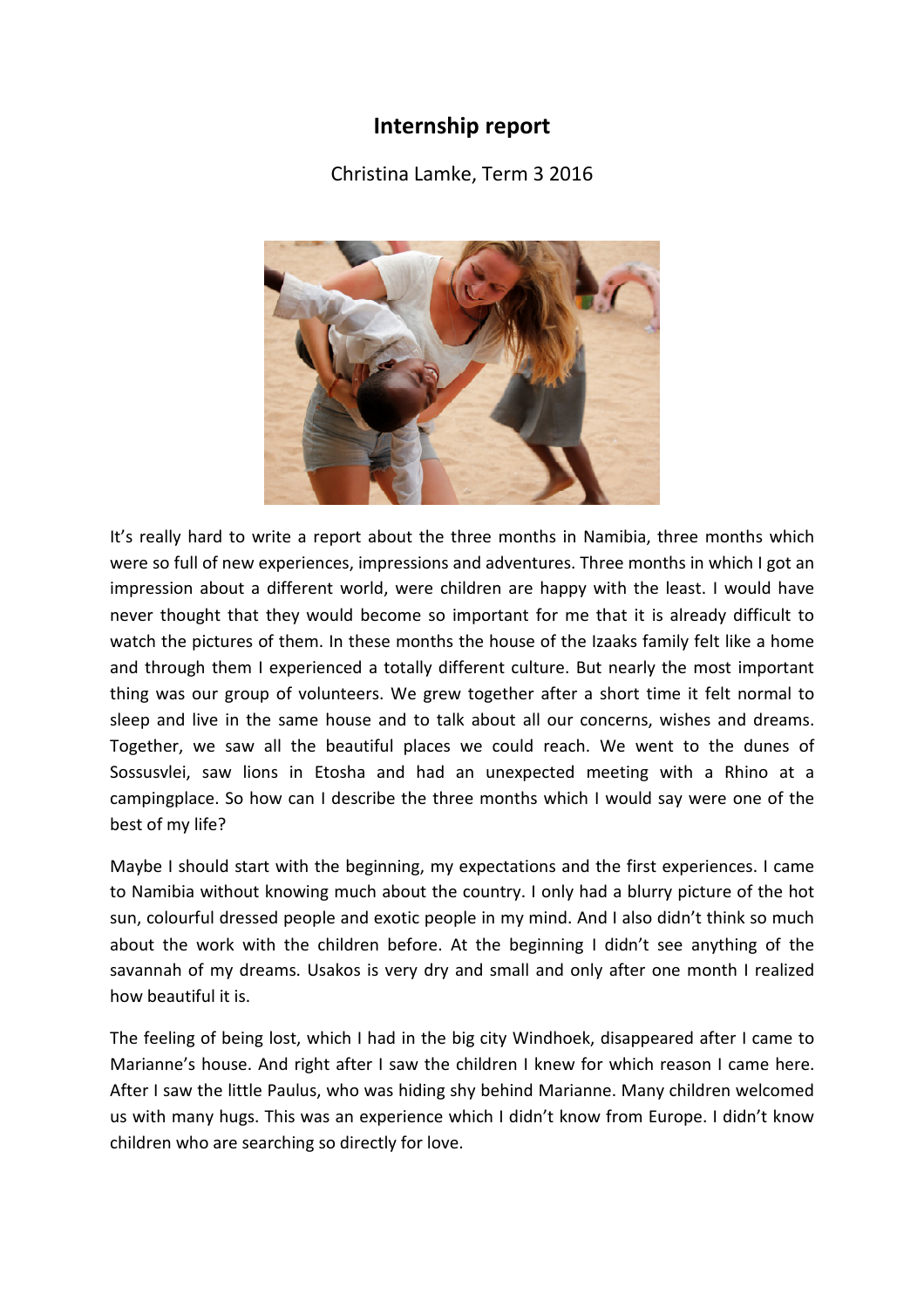Only after a time and especially after our housevisits I understood the children better. Many of them lost a family member in the last years. After I knew their backgrounds I understood why they behave like they do sometimes, why they are fighting so much with each other in order to get some attention. I was so impressed how they smile so much and are happy with the least.

It seems to me that they are making the best of each situation in their own way. The children became more and more important to me, the longer I stayed here. I could maybe even say I fell every day more in love with them. With Hope, our little dramaqueen, who runs screaming away if she doesn't like my worksheet but finishes the day by giving me a little loveletter. Or with Jason, our troublemaker who is searching so much for attention by making trouble and who sits satisfied on my legs if he gets the attention he is longing for.



This doesn't mean that the work with the children was only easy. There were some moments were I counted the days in the centre, because the children were so annoying and exhausting. But even on this days were these situations where you had to laugh. For example when little Richard tried to sing but was so tired that he could hardly open his eyes and especially not the mouth.

I know already how difficult it will be to say good bye to all of them and I would like to take all of them in a little bag to Germany.

In all the time Marianne was our advisor and helper. She welcomed us very warmly in her house. After the first centerday I knew already how important she is for the centre, of course for the children the most, but also for us volunteers. If we had to struggle 15 minutes to get some silence, then it was maybe one minute for her. She helped us when we had some problems with the children and answered us questions about things we couldn't understand in this culture. Even at home we could come with everything to her and ask for her advice. I respect her a lot for what she does for these children. Especially now when I know how much work it is and how much passion you need. I think only a few people have the strength to care about so many children, about their health, their school and family problems. Marianne is like a mother for all of them.

Also outside the centre we experienced a lot. Our whole group travelled nearly every weekend, to see as much of the country as possible. At the beginning of my time here I thought our group is too different to become friends. But after every trip I recognized that we grew closer together. I had so much luck with the people I came here. If I look back I can